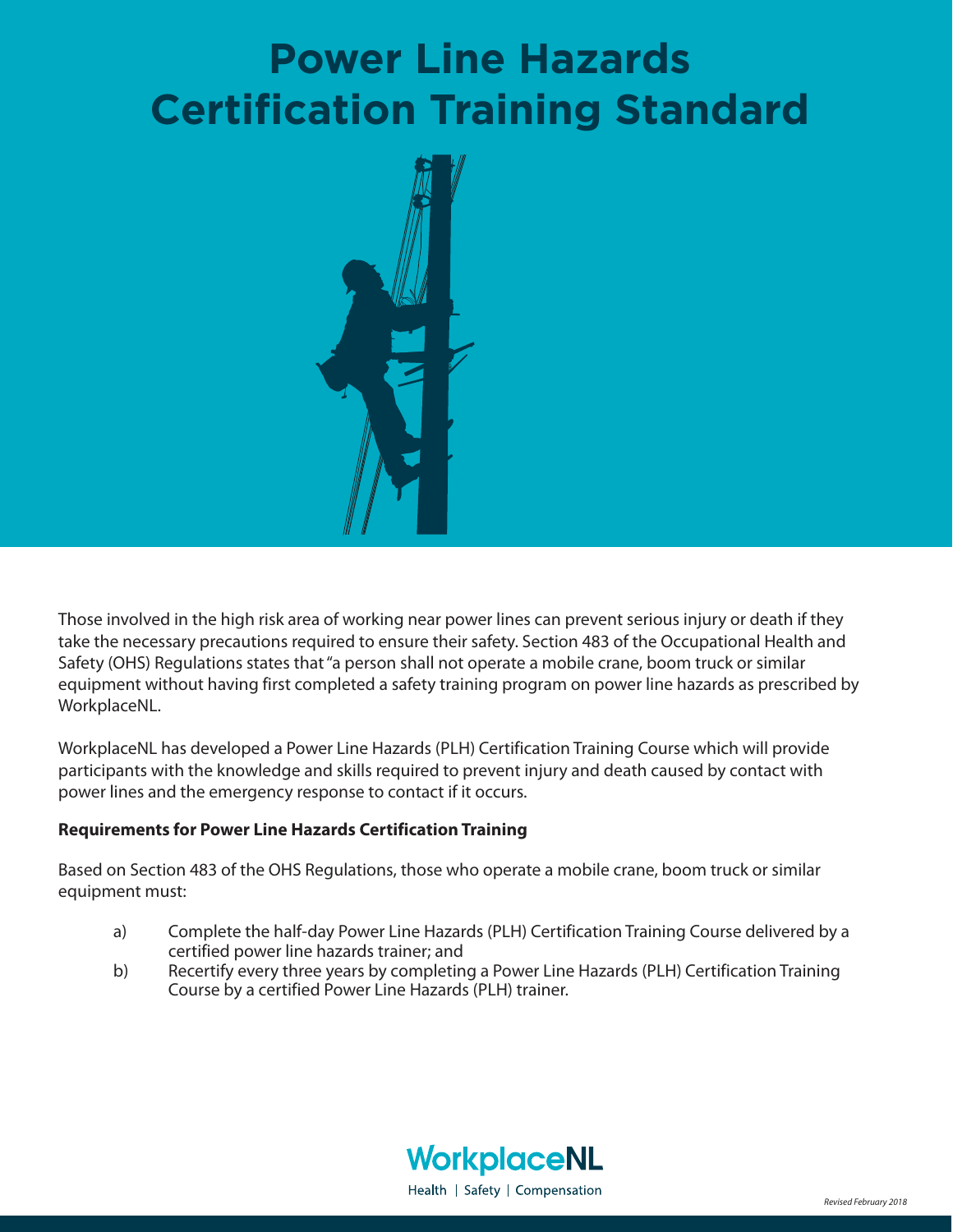## **Requirements to be certified as a Power Line Hazards Training Provider**

Training providers must apply and be approved by WorkplaceNL to deliver PLH Certification Training.

The Workplace Health, Safety and Compensation Act requires all employers performing work (directly or through a contract) in Newfoundland and Labrador to register with WorkplaceNL. All certified training providers who employ workers or contract work must be in compliance with the registration, reporting and payment requirements of WorkplaceNL. Training providers will be checked for compliance with these requirements and those who do not comply will be denied certification as a training provider.

WorkplaceNL may approve and register PLH Certification Training Providers if they satisfy criteria with respect to:

- 1. Competent PLH Trainer(s);
- 2. Delivery of PLH Certification Training as prescribed by WorkplaceNL;
- 3. Documentation, record keeping and adherence to administrative requirements of WorkplaceNL; and
- 4. Maintaining program integrity and delivery.

In order for PLH training providers to maintain approval, they must ensure that each trainer is delivering a minimum of one PLH certification training programs in a calendar year. Policy HS-03 Occupational Health and Safety Certification Training, provides additional information regarding approval processes, program delivery, administration and monitoring, and maintenance of approval status.

## **1. Competent Power Line Hazards Trainers**

A trainer must have approval by WorkplaceNL to deliver PLH certification training. To be approved the trainer must:

- a) Meet the minimum criteria;
- b) Complete course content review session as prescribed by WorkplaceNL; and
- c) Pass a trainer assessment as prescribed by WorkplaceNL.

The following is the minimum criteria to be considered for PLH trainers:

- a) High school diploma or equivalency,<br>b) OHS education, experience and train
	- OHS education, experience and training:
		- i. Safety designation; or
		- ii. Post-secondary OHS certificate or diploma; or
		- iii. Five years demonstrated safety knowledge and competency.
- c) Two years demonstrated relevant field experience (working on or near power lines);
- d) Adult education experience:
	- i. Proof of certification in adult education/training principles; or
	- ii. Two consecutive years instructing adult learners with a minimum of three courses instructed per year.
- e) Current certification from a WorkplaceNL approved training provider;
- f) "Competent" and "qualified" as defined by the NL OHS Regulations in the applicable standard;
- g) Proficient knowledge of Occupational Health and Safety Regulations and current Canadian Standards Association (CSA) Standards specific to the applicable standard.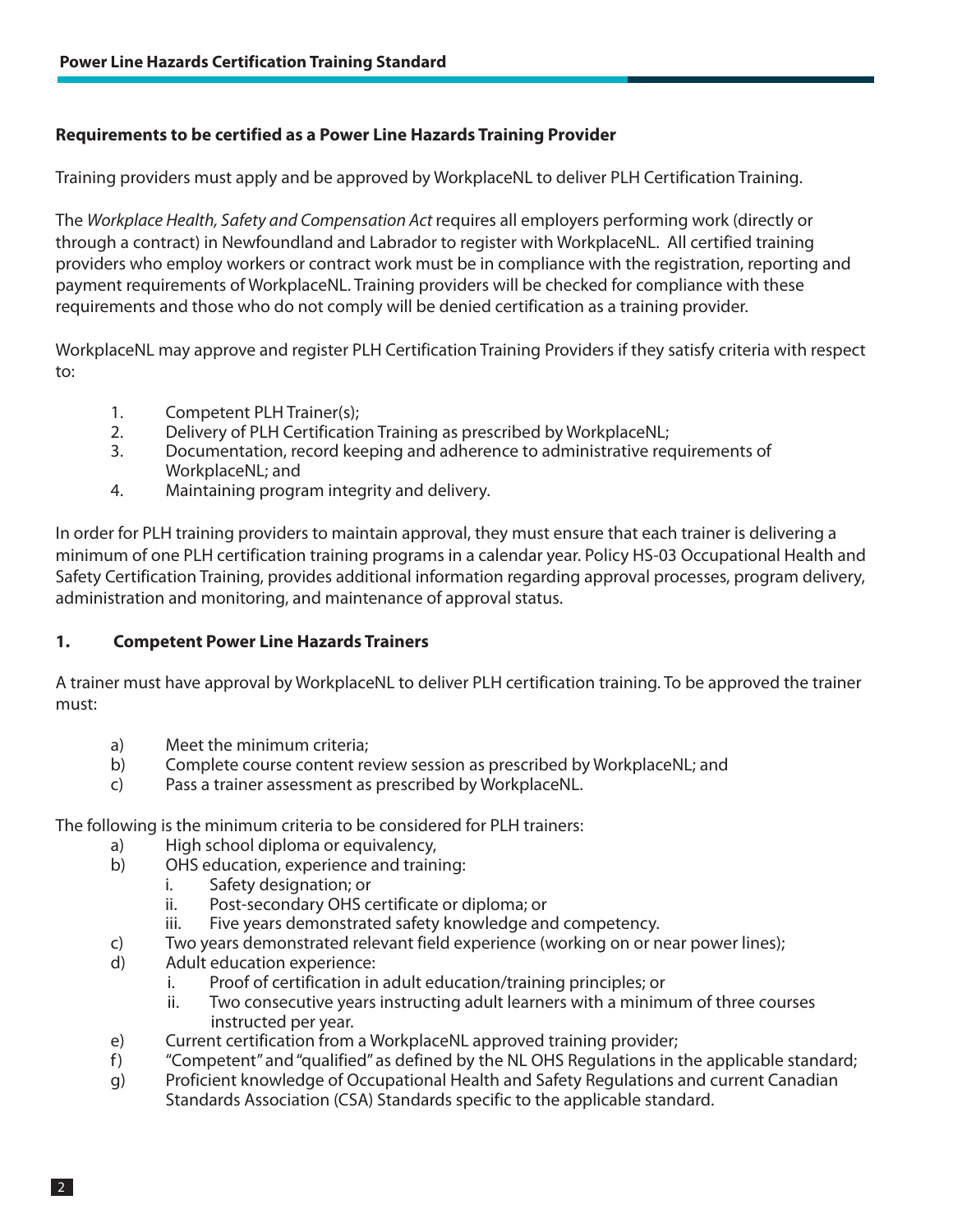Each trainer must deliver a minimum of one PLH certification training programs per calendar year. WorkplaceNL may suspend and / or decertify a trainer, at any time, in circumstances where it becomes satisfied that:

- a) A trainer failed to deliver training that meets WorkplaceNL's certification training standard;
- b) A trainer has failed a quality control audit; or
- c) A trainer has breached the Trainer Code of Ethics.

Policy HS-03 Occupational Health and Safety Certification Training, provides additional information regarding approval processes, program delivery, administration and monitoring, and maintenance of approval status.

# 2. Delivery of Power Line Hazards Certification Training as prescribed by WorkplaceNL

PLH training providers must ensure PLH trainers deliver training according to WorkplaceNL's PLH certification training standard and use the training materials and delivery method prescribed by WorkplaceNL.

Any changes made to the PLH training program must be submitted and approved by WorkplaceNL.

2.1 Teaching Materials and Aids

Participants must be provided with appropriate learning guides and workbooks. Reference materials are kept by participants after the successful completion of the training program for support in workplace activities.

Programs must involve a variety of learning activities that are appropriate and suitable for all learners such as case studies, role plays, simulations, brainstorming, group discussions and self-evaluation/feedback.

2.2 Evaluation and feedback

Ongoing evaluation of learning is required and is accomplished by incorporating feedback of evaluation throughout the training to ensure participant learning outcomes are achieved. It also provides opportunity for trainers to receive feedback on content, training delivery and the learning environment.

Training programs must be a minimum of four hours in duration

Class size must be conducive to participation and interaction among participants, and as such, a maximum class cannot exceed 20 participants.

WorkplaceNL will monitor the effectiveness of training and PLH training provider activities by any or all of the following:

- a) Reviewing participant evaluation forms;
- b) Receiving and responding to concerns;
- c) Reviewing administrative processes used by PLH training providers and trainers;
- d) Monitoring performance of PLH training providers and trainers through the completion of random quality assurance audits; or
- e) Other appropriate means.